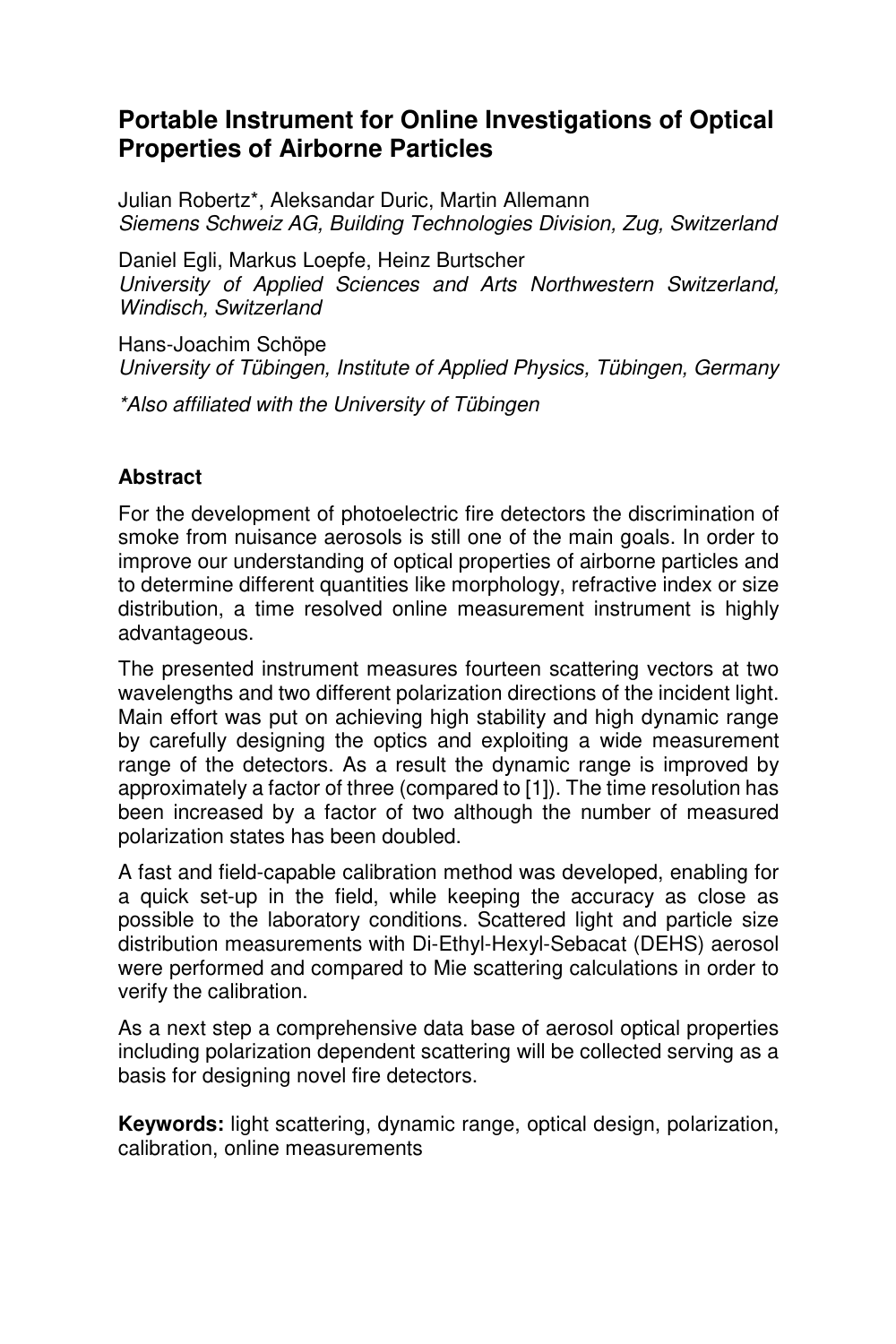## **Introduction**

Creating a scattered-light fire-detection technology being capable of distinguishing smoke from nuisance aerosols with high reliability requires an in-depth understanding of their optical properties. This information needs to be combined with understanding of dynamics and temporal evolution of fires. Therefore the multi-angle, dual-wavelength scattering chamber [1] presented on AUBE'14 was improved and new functions, like changing of the polarization state of the incident light and measurement of the laser power after passing the chamber, were added.

### **Increasing the dynamic range**

A large dynamic range of the instrument is required because of the high intensity variation of the scattered light and a typical temporal development of fires. One goal was to reduce the background scattering within the chamber. This was achieved by using collimated laser beams and laminating the chamber with a ultra-black coated foil. As a result the background scattering was reduced to below 1 % of the dynamic range of the detectors while using typical laser powers.

Homogenous illumination of the scattering volume and a minimum background scattering can be reached by propagating a laser beam with a fundamental transverse Gaussian mode (TEM<sub>00</sub>). This was achieved by using single-mode fibers between the laser heads and the scattering chamber.

The propagation of a TEM<sub>00</sub>-mode through the scattering chamber can be easily calculated with the ray transfer matrix analysis [2] under the assumption of ideal optical elements. The start properties are given by the fiber specifications and the end of the fiber at the position (0,0) (Fig. 1). The diameter of the collimated laser beam was set to be around  $d_l \approx 1$  mm having a diameter of the aerosol stream of  $d_a \approx 0.7$  mm. The determined beam diameters are plotted in the chamber cross section (Fig. 1). Another design criterion was the limitation of the stray light (higher modes) to less than 1 % of the power. Therefore the beam radius times 2.3 (dashed line in Fig. 1) is not allowed to collide with the chamber elements [3].

In order to avoid damages to the optical elements the maximum allowable power limited by the laser-induced damage threshold (LIDT) of the optics was estimated according to [4]. The linear polarizers, having the minimum LIDT of the applied optical components, limit the allowable laser powers to  $P_{405\text{nm}} = 50 \text{ mW}$  and  $P_{852\text{nm}} = 20 \text{ mW}$ . These polarizers remove the remaining cross polarization after the polarization maintaining (PM) fibers. Such fibers are necessary because otherwise small mechanical deformations of the fibers modify the polarization states and lead to large power fluctuations after the polarizers.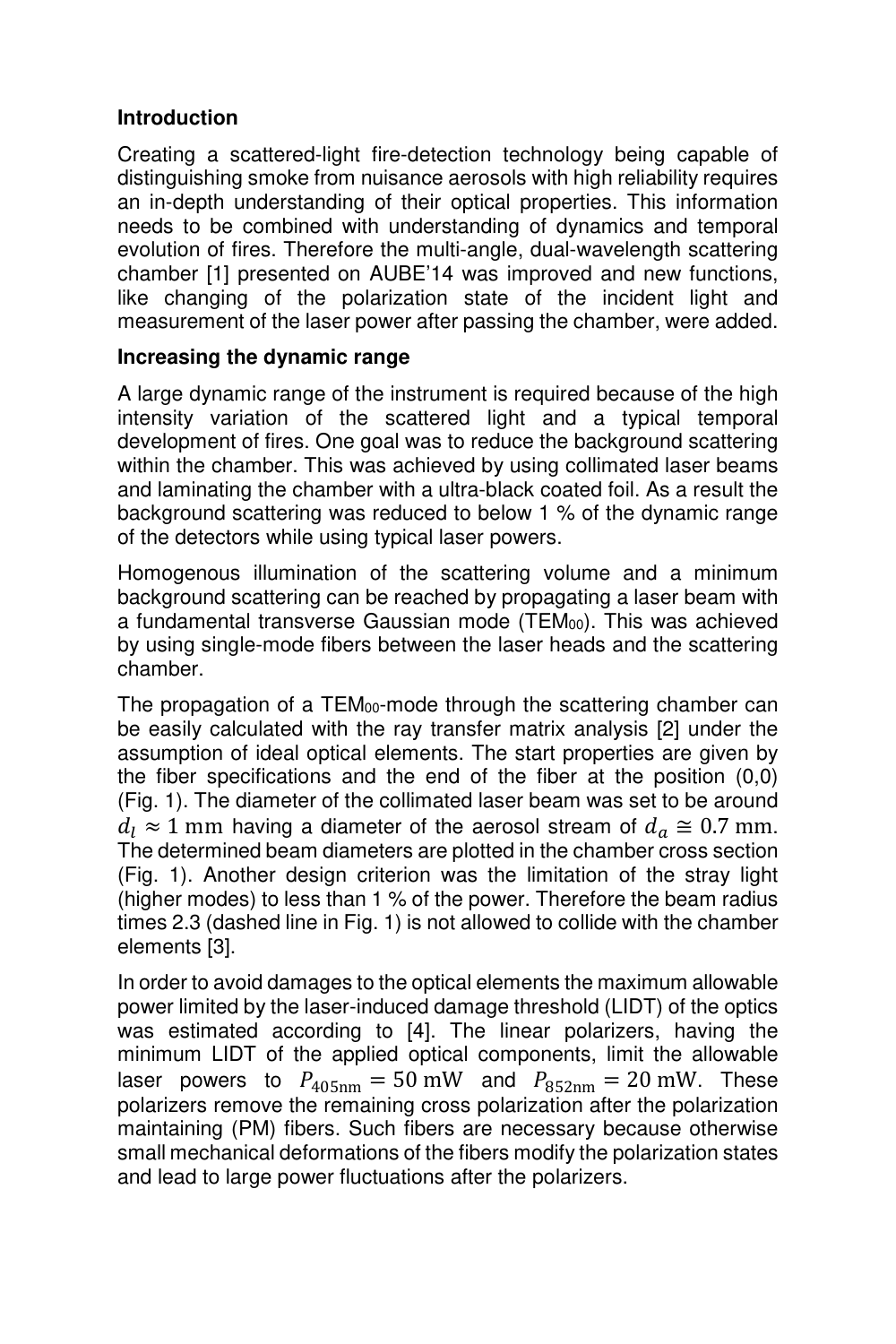

Fig. 1. Calculated beam profile of the 405 nm laser transformed by the optical elements.

The beam properties were determined by partially blocking the beam in vertical and horizontal direction with a moving knife edge and measuring the remaining intensity. The results are  $d_{l,405\text{nm}} = 1.03 \text{ mm}$  and  $d_{l,852\text{nm}} = 0.89 \text{ mm}$  compared to calculated  $d_{l,405\text{nm}}^{(\text{theo})} = 1.08 \text{ mm}$  and  $d_{l,852\text{nm}}^{\text{(theo)}}=1.03$  mm, respectively. Further improving could be achieved with special and more expensive collimators instead of plano-convex lenses.

The non-linear counting rate (see Fig. 2) of the multi pixel photon counters (MPPC) has to be corrected numerically, especially for high counting rates: Laser light can be approximated as a coherent state  $|\alpha\rangle$ [5] which yields to a Poisson distribution for the incoming photons:

$$
\mathcal{P}_{\bar{n}}(n) = \frac{\bar{n}^n}{n!} e^{-\bar{n}}.\tag{Eq. 1}
$$

 $\bar{n}$  is the average number of measured photons in a specific time and  $\mathcal{P}_{\bar{n}}(n)$  the probability to measure  $n$  photons in that time. The used MPPCs can only count a new detection event after at least  $\tau \approx 15 \text{ ns}$ have passed since the last one. The average number of measured photons  $\bar{n}$  per time t is given by the detection rate  $d = \bar{n}/t$ . With that the probability to measure in the time  $\tau$  zero photons results in  $\mathcal{P}_{\bar{n}(\tau)}(0)$  and finally in the average counting rate [8]

$$
\bar{c}(\tau, \bar{d}) = \bar{d} \mathcal{P}_{\bar{n}(\tau)}(0) = \bar{d} e^{-\tau \bar{d}}.
$$
 (Eq. 2)

In Fig. 2 a measurement of the counting rate depending on the detection rate shows good agreement with the theoretical curve (Eq. 2). Therefore it is feasible to calculate the detection rate of the measured counting rate. In order to ensure to measure always at the left side of the maximum of the curve  $\bar{c} = 15 \cdot 10^6 \text{ s}^{-1}$  was implemented as maximum allowable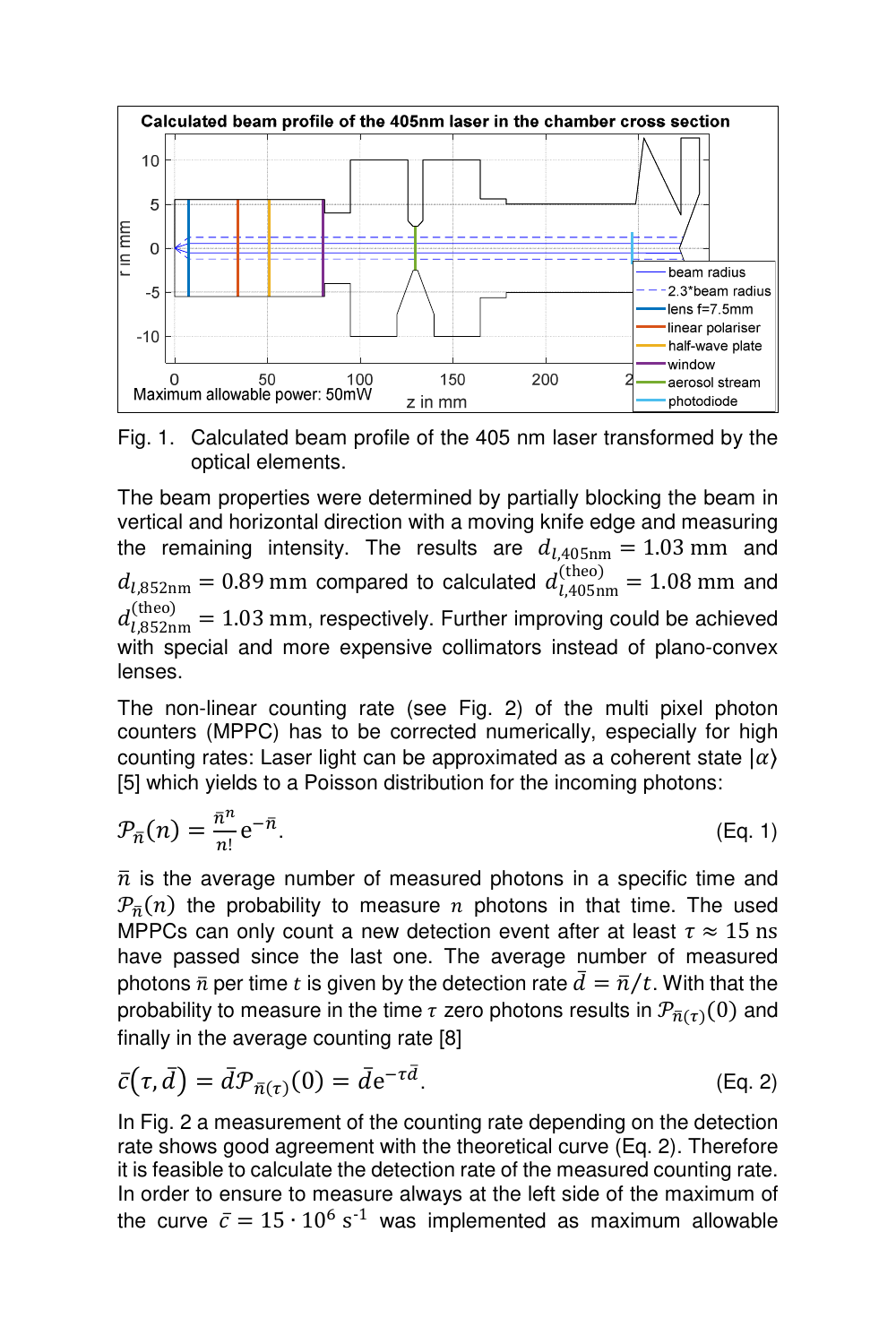counting rate. Together with the reduced background the overall improvement of the dynamic range is approximately a factor of three compared to [1].



Fig. 2. Counting rate  $\bar{c}$  as a function of the detection rate  $\bar{d}$  of detector #7 with the fitted theoretical curve as in Eq. 2.

### **Changing the polarization state**

The main new functionality compared to the setup presented in [1] is the possibility to change the polarization state of the incident laser light. For each laser beam a half-wave plate in a motorized rotator was placed in front of the chamber before the beam entrance (Fig. 3). By rotating the half-wave plate the polarization state of the incident light can be changed within approximately 250 ms from horizontal to vertical. Therefore both polarization directions and both wavelengths can be analyzed within one measuring cycle of 2.5 s. Other polarization angles of the incident light can be easily produced by changing the software parameters of the rotators.



Fig. 3. Cross section of the scattering chamber with the laser beam represented as a red line.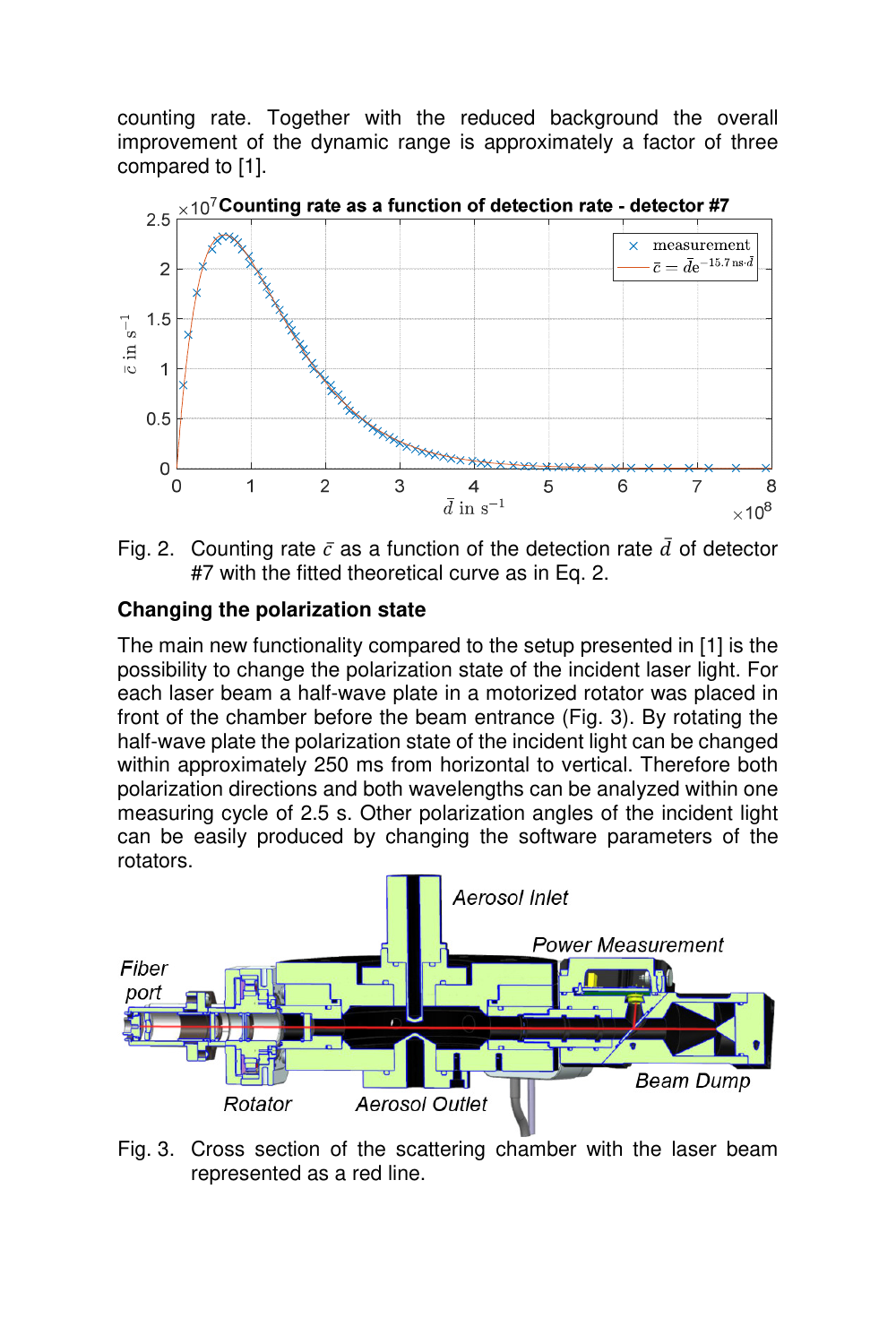The angles for the rotators were determined by measuring the minimum transmission through a crossed linear polarizer with a precision of  $\Delta \varphi \leq 0.1^{\circ}$ . Accordingly the orthogonality of the two polarization states is accurate up to  $\Delta(\phi_{\perp}-\phi_{\parallel})\leq 0.4^{\circ}$  and the polarization angle itself up to  $\Delta \phi \leq 1^{\circ}$ . The measured polarization extinction ratios for both wavelengths  $ER_{405nm} > 1:250$  and  $ER_{852nm} > 1:1200$  were well above the specification of the used polarization analyzers.

In order to improve the accuracy of the measured light intensities the corresponding incident laser power has to be determined. This measurement is made in the beam dump after the beam passed the chamber (Fig. 3). In front of each beam dump a glass plate is positioned with 45° angle to the beam axis. The plate reflects about 3 % of the light towards a photodiode which measures the laser power. The reflectivity of the glass plate depends on the incoming polarization and therefore each laser and polarization state has to be calibrated individually. The achieved measurement accuracy of the laser power is  $\Delta P_{405\text{nm}} \leq 0.9\%$ and  $\Delta P_{852\text{nm}} \leq 3.4\%$ .

#### **Calibration and polarimetric characterization**

Rayleigh scattering describes scattering of electromagnetic radiation at particles with size a small compared to the wave vector  $k = 2\pi/\lambda$  [6]. The differential scattering cross section is given by:

$$
\frac{d\sigma}{d\Omega} = k^4 a^6 \left| \frac{m^2 - 1}{m^2 + 2} \right|^2 (1 - \sin^2 \theta \cdot \cos^2 \phi),
$$
 (Eq. 3)

where  $m$  is the refractive index of the particle material relative to the surrounding medium,  $\theta$  the scattering angle and  $\phi$  the polarization angle. The expression  $1 - \sin^2\theta \cdot \cos^2\phi$  reduces to 1 for vertical and to  $\cos^2\theta$ for horizontal polarization.

We found a simple and accurate method for calibration at both polarization directions and both wavelengths of the incident light by exploiting light scattering on gas molecules [7]. The method is based on the fact that the angular distribution of the differential scattering cross section for Rayleigh scatterers is independent of their structure and size.

The measured scattering intensity values for horizontal polarization at  $\lambda = 405$  nm and  $\lambda = 852$  nm were divided by the cos<sup>2</sup> $\theta$  factors of the corresponding scattering angles. These  $cos^2$ -adjusted values for horizontal polarization and the values for vertical polarization have now to be the same for all detectors at a given wavelength. Given that, for each detector-wavelength pair a calibration factor correcting the differences in the scattering volume and detection efficiencies can be calculated. In our implementation the weighted least square method was used for evaluating the factors. Separate factors for both polarization directions are not necessary, because the influence of the optical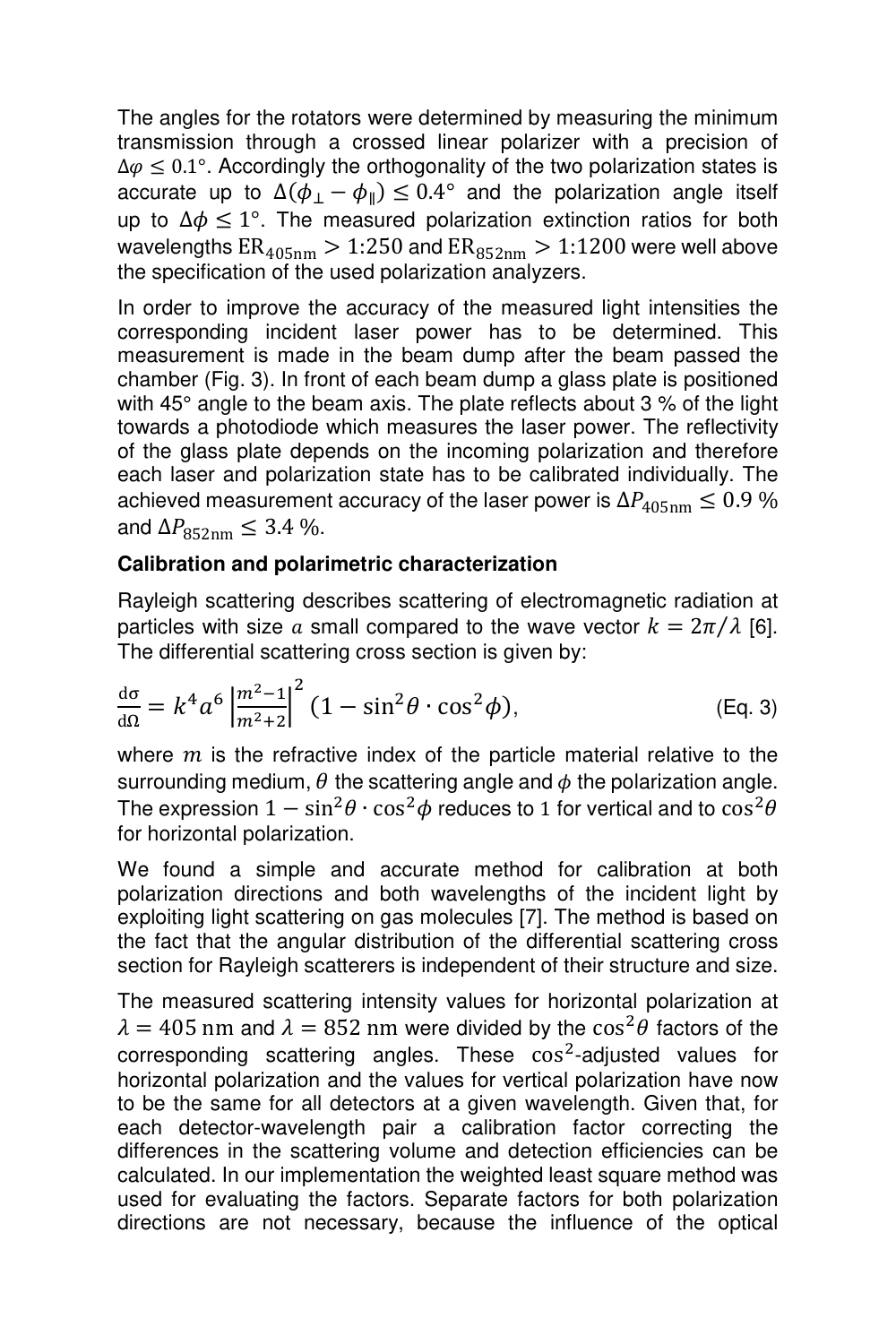elements between the scattering volume and the detectors on the polarization state can be neglected.

The calibrated (corrected) measurement values are shown in Fig. 4. The error of the calibration factors for 405 nm is less than 0.7 %. The error for 852 nm is approximately 15 %, which is due to a very low signal to noise ratio, caused by the comparatively low available power of the infrared laser. Therefore the values at  $\lambda = 852$  nm,  $\theta = 83^{\circ}$  and horizontal polarization couldn't be measured. The uncertainty of the calibration factors includes error propagation from laser power measurement and background signals [8].



Fig. 4. Theoretical curves and the two measurements used for calibration with error bars denoting standard deviation.

The polarization misalignment  $\Delta\phi$  contributes to the overall error of the scattered signals. For Rayleigh scattering it is less than 0.04 % for the vertical polarization. The error for horizontal polarization depends strongly on the scattering angle  $\theta$ :

$$
\frac{\Delta I_{\text{scat}}(\theta)}{I_{\text{scat}}} = \frac{1 - \sin^2 \theta \cdot \cos^2 \Delta \phi}{\cos^2 \theta} \tag{Eq. 4}
$$

and approaches infinity for  $\theta \rightarrow 90^\circ$ . For the measured scattering angles it is less than 2.1 %.

### **Measurement of particle size distribution**

The calibration was verified by measuring Di-Ethyl-Hexyl-Sebacat (DEHS) aerosol. The DEHS particles were produced by an AGF 2.0 aerosol generator (Palas), which approximately show a lognormal size distribution. The aerosol size distribution was measured with a scanning mobility particle sizer (SMPS) resulting in a geometric mean diameter of 320 nm and geometric standard deviation of 1.85. For this distribution, the differential scattering coefficient was calculated by using Mie theory. For each geometric mean  $d_i$  of a distribution bin i, the differential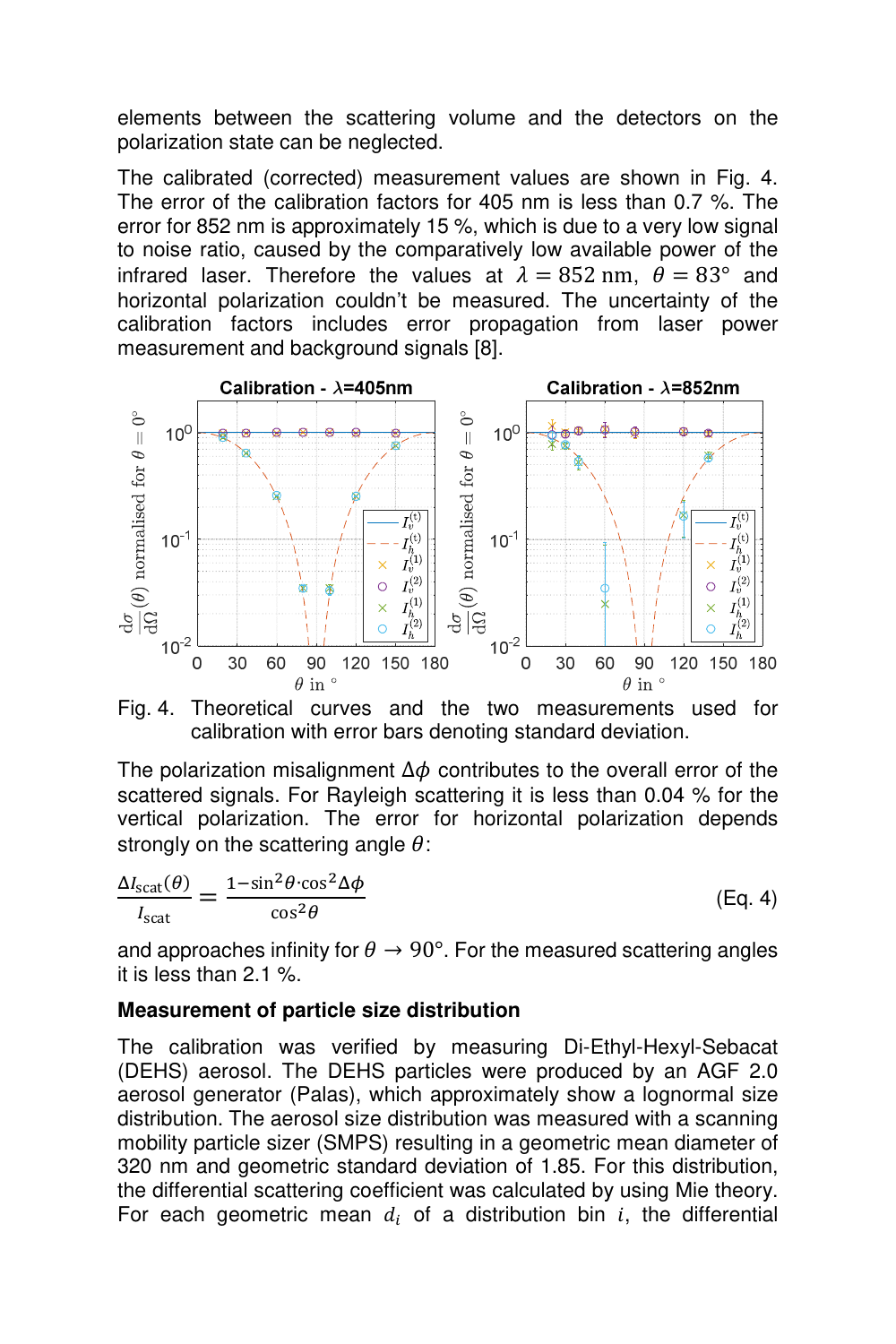scattering cross-section was calculated with a Matlab implementation of Bohren-Huffman Mie code [6, 9]. By multiplying it with the number of particles  $n_i$  within the corresponding bin i and summing up over all bins one obtains the differential scattering cross-section for the entire particle population:



Fig. 5. Calculated relative scattering intensities for the measured particle size distribution compared to measured values.

$$
\frac{d\sigma}{d\Omega}(\theta) = \sum_{i} n_i \frac{d\sigma}{d\Omega} (d_i, \theta).
$$
 (Eq. 5)

Normalized values for  $\theta = 0^{\circ}$  are shown in Fig. 5, solid lines. These values are compared to the experimental data, corrected by a constant scaling factor to match the calculated data.

An excellent agreement between the experimental and theoretical values for both vertical and horizontal polarisation is obtained for 405 nm (Fig 5, left hand-side). For 852 nm the deviation from the theoretical values is higher than for 405 nm. This can be partly attributed to the calibration uncertainty for the 852 nm channel due to the limited available laser power. However, the deviation at 120° is higher than expected from the calibration uncertainty. This requires further investigation.

#### **Conclusions**

The here presented instrument measures fourteen scattering vectors at two wavelengths and two different polarization directions of the incident light. Compared to the previous version of the instrument [1], the number of measured polarization states has been doubled and the optics were redesigned for significantly lower background signals. The measurement range of the detectors was also extended, resulting in an overall dynamic range improvement by approximately a factor of three. The time resolution of single measurements has been increased by a factor of two by software improvements.